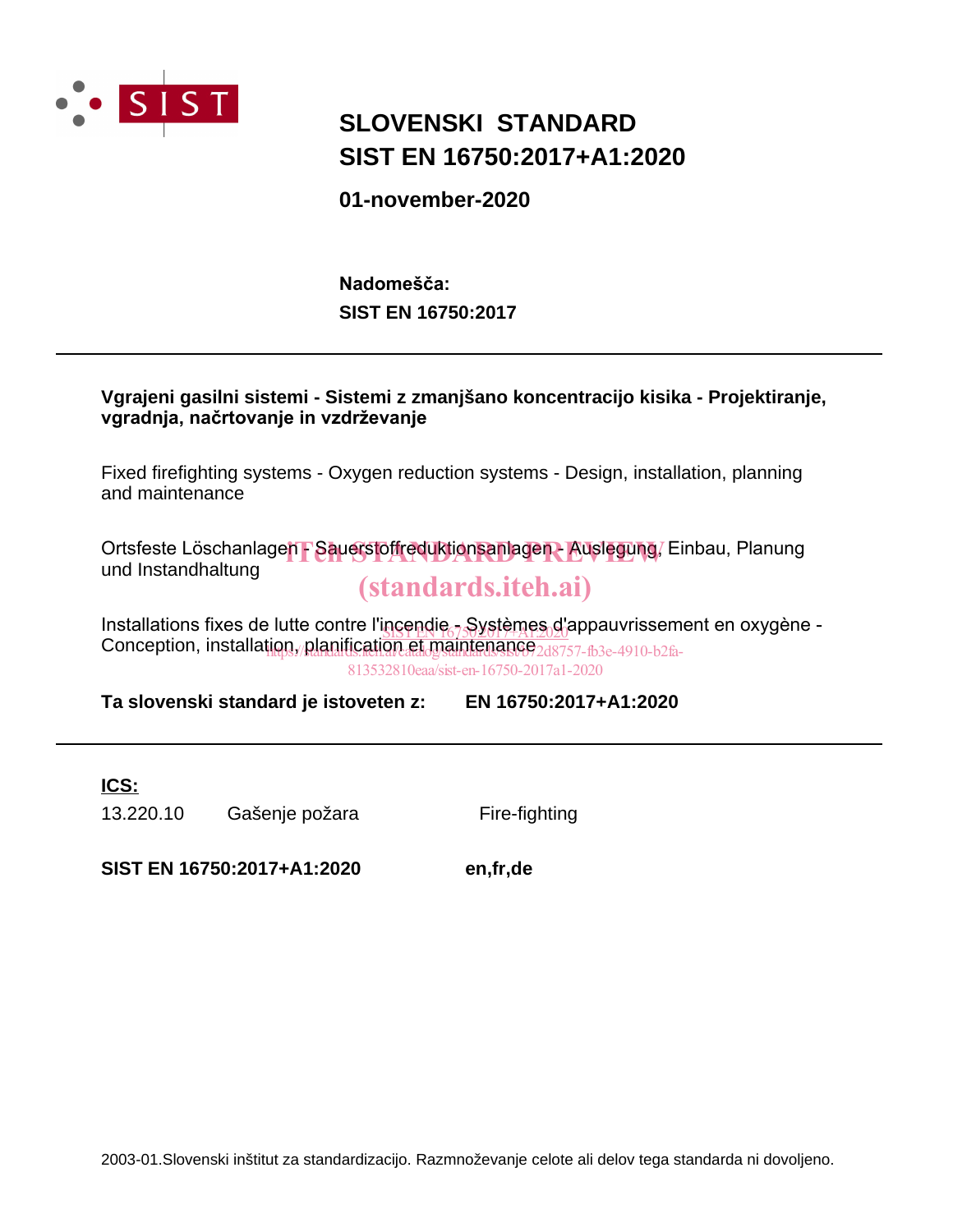## iTeh STANDARD PREVIEW (standards.iteh.ai)

SIST EN 16750:2017+A1:2020 https://standards.iteh.ai/catalog/standards/sist/b72d8757-fb3e-4910-b2fa-813532810eaa/sist-en-16750-2017a1-2020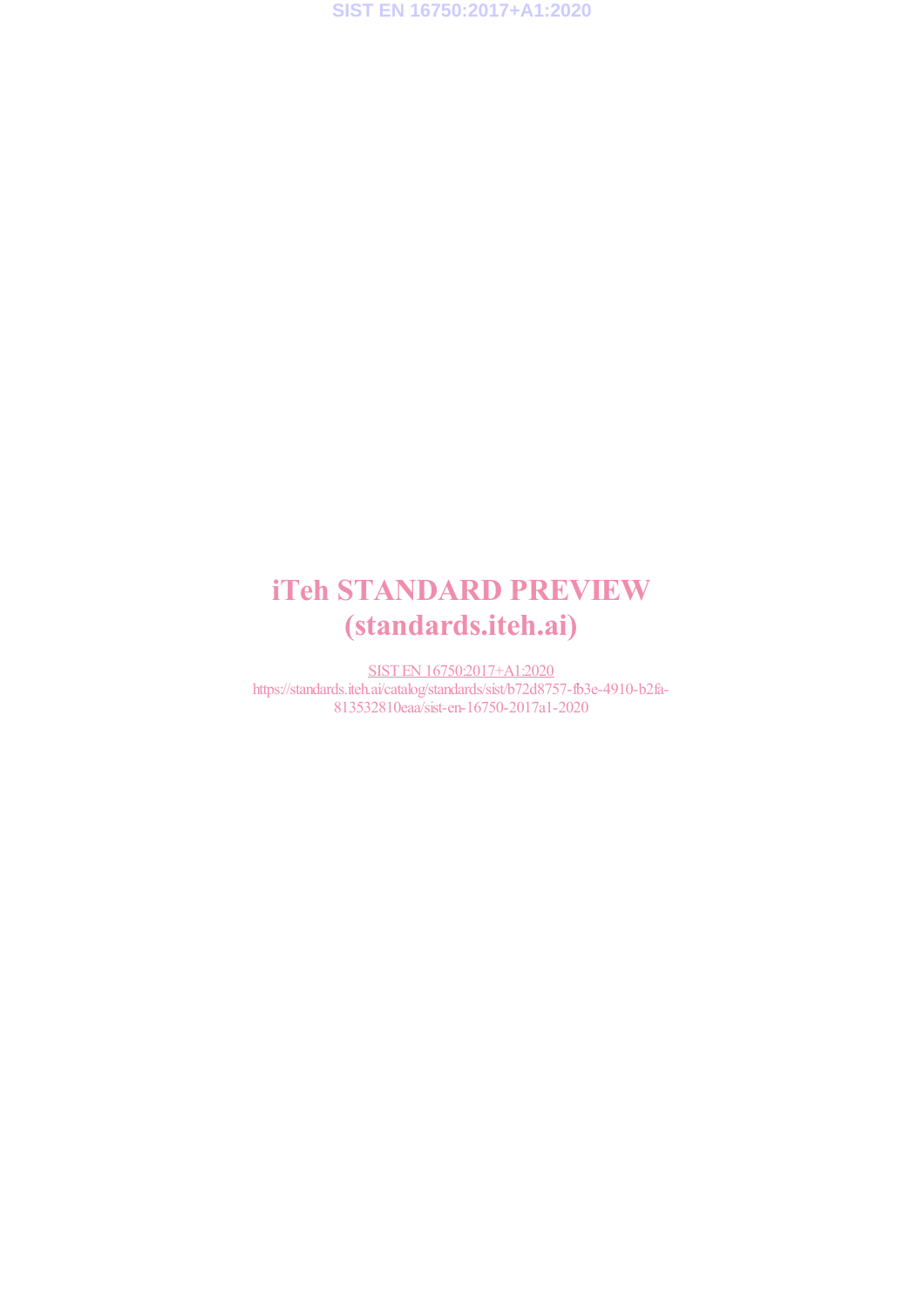# EUROPEAN STANDARD NORME EUROPÉENNE EUROPÄISCHE NORM

## **EN 16750:2017+A1**

August 2020

ICS 13.220.20 Supersedes EN 16750:2017

English Version

## Fixed firefighting systems - Oxygen reduction systems - Design, installation, planning and maintenance

Installations fixes de lutte contre l'incendie - Systèmes d'appauvrissement en oxygène - Conception, installation, planification et maintenance

 Ortsfeste Löschanlagen - Sauerstoffreduktionsanlagen - Auslegung, Einbau, Planung und Instandhaltung

This European Standard was approved by CEN on 9 July 2017 and includes Amendment 1 approved by CEN on 12 July 2020.

CEN members are bound to comply with the CEN/CENELEC Internal Regulations which stipulate the conditions for giving this European Standard the status of a national standard without any alteration. Up-to-date lists and bibliographical references concerning such national standards may be obtained on application to the CEN-CENELEC Management Centre or to any CEN member.

This European Standard exists in three official versions (English, French, German). A version in any other language made by This European Standard exists in three official versions (English, French, German). A version in any other language made by<br>translation under the responsibility of a CEN member into its own language and notified to the CEN Centre has the same status as the official versions.<br>
Standards.iteh.ai)

CEN members are the national standards bodies of Austria, Belgium, Bulgaria, Croatia, Cyprus, Czech Republic, Denmark, Estonia, Finland, France, Germany, Greece, Hungary, Iceland, Ireland, Italy, Latvia, Lithuania, Luxembourg, Malta, Netherlands, Norway, rinianu, ri ance, Germany, Greece, Hungary, Iceland, Ireland, Italy, Latvia, Lithuania, Luxembourg, Mana, Nemerianus, Norwa<br>Poland, Portugal, Republic of North Macedonia, Romania, Serbia, Slovakia, Slovenia, Spain, Sweden, United Kingdom. https://standards.iteh.ai/catalog/standards/sist/b72d8757-fb3e-4910-b2fa-

813532810eaa/sist-en-16750-2017a1-2020



EUROPEAN COMMITTEE FOR STANDARDIZATION COMITÉ EUROPÉEN DE NORMALISATION EUROPÄISCHES KOMITEE FÜR NORMUNG

**CEN-CENELEC Management Centre: Rue de la Science 23, B-1040 Brussels**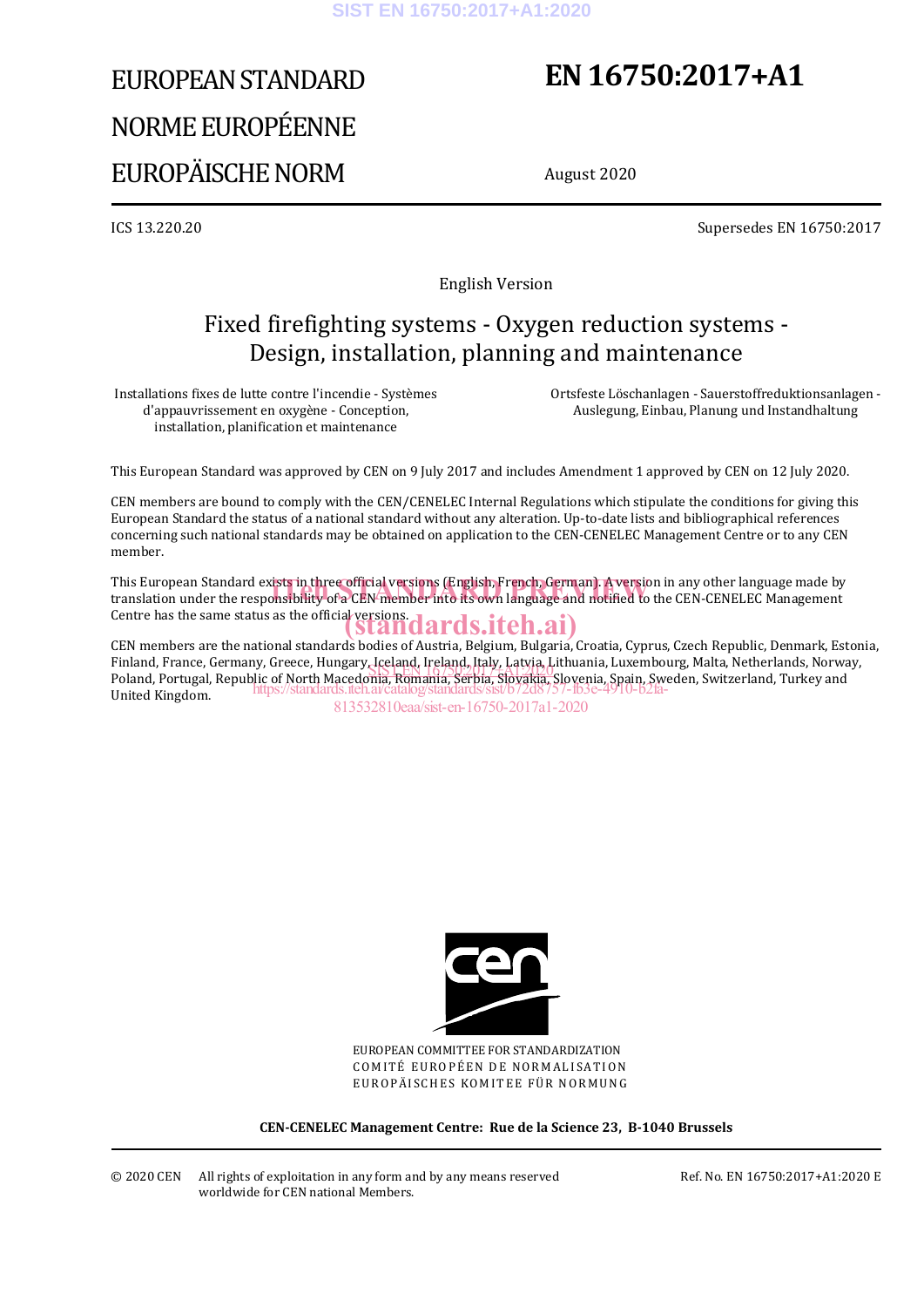### SIST EN 16750:2017+A1:2020

## EN 16750:2017+A1:2020 (E)

## **Contents**

## Page

| 1                       |                                                                               |    |  |
|-------------------------|-------------------------------------------------------------------------------|----|--|
| $\mathbf{2}$            |                                                                               |    |  |
| 3                       |                                                                               |    |  |
| $\overline{\mathbf{4}}$ |                                                                               |    |  |
| 4.1                     |                                                                               |    |  |
| 4.2                     |                                                                               |    |  |
| 4.3                     |                                                                               |    |  |
| 4.4                     |                                                                               |    |  |
| 5                       |                                                                               |    |  |
| 5.1                     |                                                                               |    |  |
| 5.2                     |                                                                               |    |  |
| 5.3                     |                                                                               |    |  |
| 5.4                     |                                                                               |    |  |
| 5.5                     | Oxygen concentration<br>Oxygen reduction to prevent fire ANDARD PREVIEW 12 12 |    |  |
| 5.6                     |                                                                               |    |  |
| 5.7                     |                                                                               |    |  |
| 5.7.1                   |                                                                               |    |  |
| 5.7.2                   |                                                                               |    |  |
| 5.7.3                   |                                                                               |    |  |
| 5.7.4                   |                                                                               |    |  |
| 5.7.5                   |                                                                               |    |  |
| 5.8                     |                                                                               |    |  |
| 5.8.1                   |                                                                               |    |  |
| 5.8.2                   |                                                                               |    |  |
|                         |                                                                               |    |  |
| 6                       |                                                                               |    |  |
| 6.1                     |                                                                               |    |  |
| 6.2                     |                                                                               |    |  |
| 6.3                     |                                                                               |    |  |
| $\overline{7}$          |                                                                               | 20 |  |
| 8                       |                                                                               |    |  |
| 9                       |                                                                               |    |  |
| 9.1                     |                                                                               |    |  |
| 9.2                     |                                                                               |    |  |
| 9.3                     |                                                                               |    |  |
| 9.4                     |                                                                               |    |  |
| 9.5                     |                                                                               |    |  |
| 10                      |                                                                               |    |  |
| 10.1                    |                                                                               |    |  |
| 10.2                    |                                                                               |    |  |
| 10.3                    |                                                                               |    |  |
| 10.4                    |                                                                               |    |  |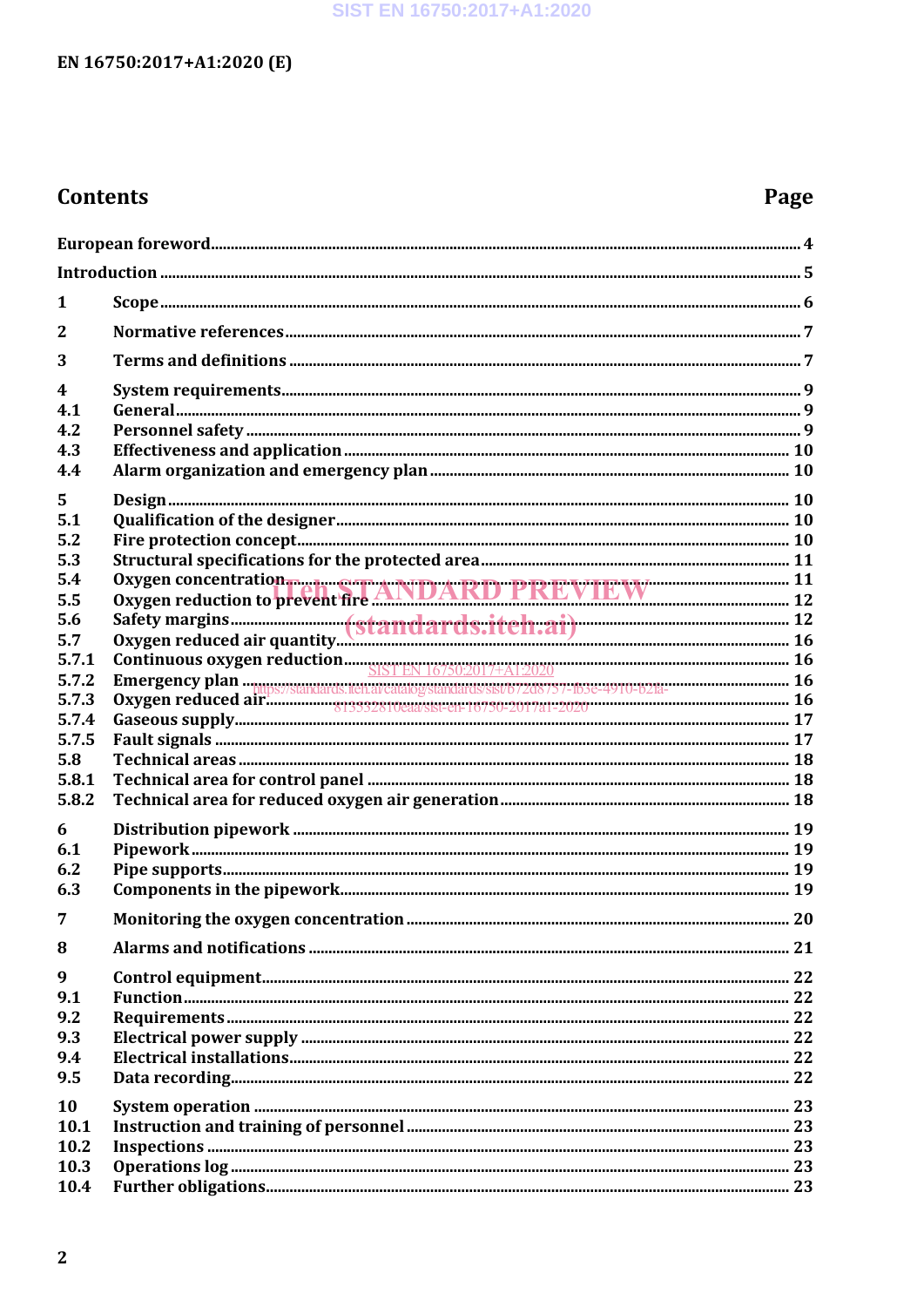| 11         |                                                                                          |  |
|------------|------------------------------------------------------------------------------------------|--|
| 12         |                                                                                          |  |
| 13         |                                                                                          |  |
| 13.1       |                                                                                          |  |
| 13.2       |                                                                                          |  |
|            | Annex A (normative) Ignition thresholds for oxygen reduction using nitrogen in fire      |  |
| A.1        |                                                                                          |  |
| A.2        |                                                                                          |  |
| A.2.1      |                                                                                          |  |
| A.2.2      |                                                                                          |  |
|            |                                                                                          |  |
|            |                                                                                          |  |
|            |                                                                                          |  |
|            | Annex B (informative) Information for health and safety - Working in oxygen-reduction    |  |
| B.1        |                                                                                          |  |
| B.2        | Principles of occupational healthDARD PREVIEW 31                                         |  |
| B.3        |                                                                                          |  |
| B.4        |                                                                                          |  |
| B.5        |                                                                                          |  |
| B.5.1      |                                                                                          |  |
| B.5.2      |                                                                                          |  |
| <b>B.6</b> |                                                                                          |  |
|            | Annex C (informative) Existing national regulations for access and working in areas with |  |
|            |                                                                                          |  |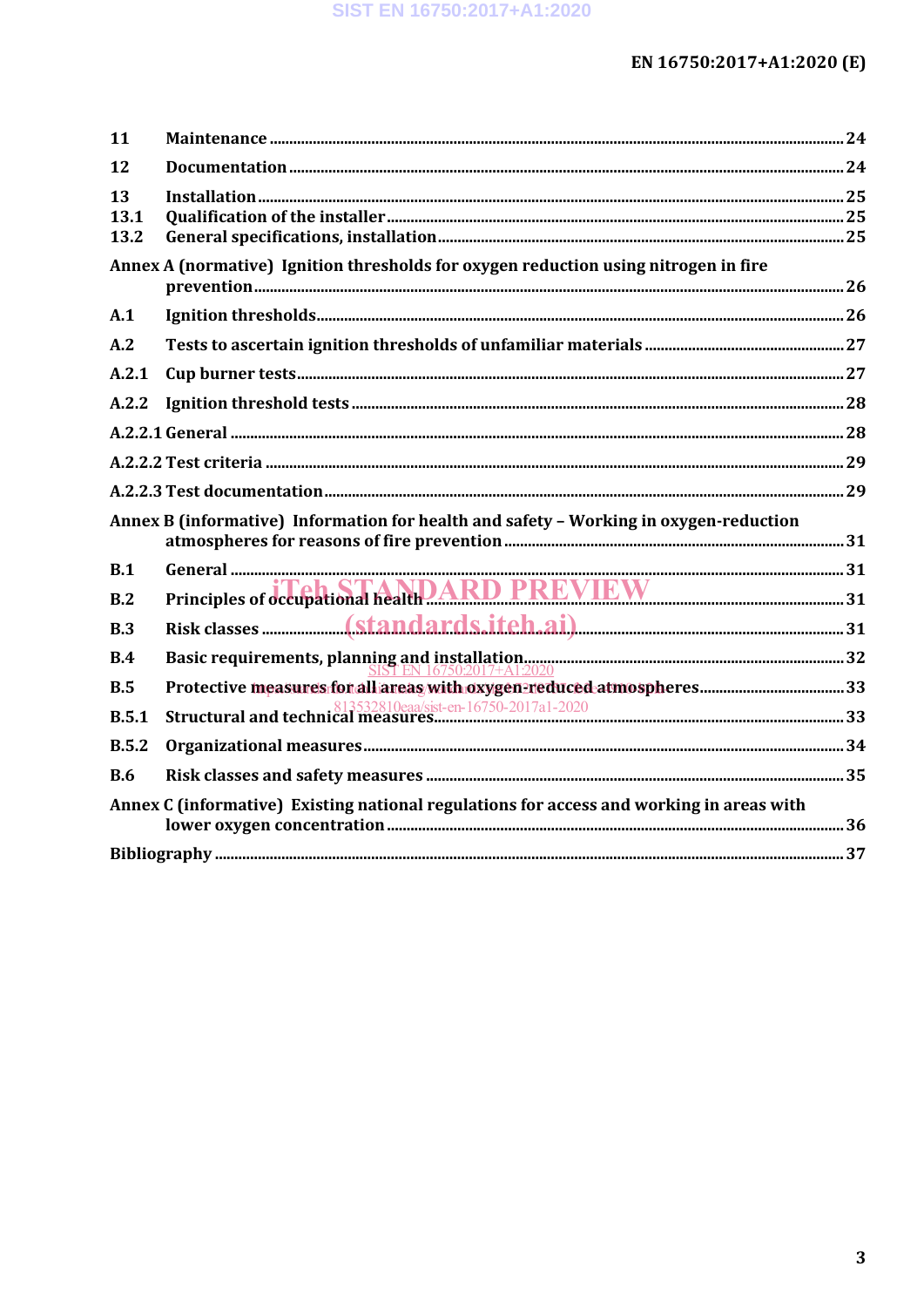### **European foreword**

This document (EN 16750:2017+A1:2020) has been prepared by Technical Committee CEN/TC 191 "Fixed firefighting systems", the secretariat of which is held by BSI.

This European Standard shall be given the status of a national standard, either by publication of an identical text or by endorsement, at the latest by February 2021, and conflicting national standards shall be withdrawn at the latest by February 2021.

Attention is drawn to the possibility that some of the elements of this document may be the subject of patent rights. CEN shall not be held responsible for identifying any or all such patent rights.

This document supersedes  $\mathbb{A}$  EN 16750:2017 $\mathbb{A}$ .

This document includes Amendment 1 approved by CEN on 12 July 2020.

The start and finish of text introduced or altered by amendment is indicated in the text by tags  $\ket{A_1}$ .

According to the CEN-CENELEC Internal Regulations, the national standards organisations of the following countries are bound to implement this European Standard: Austria, Belgium, Bulgaria, Croatia, Cyprus, Czech Republic, Denmark, Estonia, Finland, France, Germany, Greece, Hungary, Iceland, Ireland, Italy, Latvia, Lithuania, Luxembourg, Malta, Netherlands, Norway, Poland, Portugal, Republic of Ireland, Italy, Latvia, Lithuania, Luxembourg, Malta, Netherlands, Norway, Poland, Portugal, Republic of<br>North Macedonia, Romania, Serbia, Slovakia, Slovenia, Spain, Sweden, Switzerland, Turkey and the United Kingdom. (standards.iteh.ai)

> SIST EN 16750:2017+A1:2020 https://standards.iteh.ai/catalog/standards/sist/b72d8757-fb3e-4910-b2fa-813532810eaa/sist-en-16750-2017a1-2020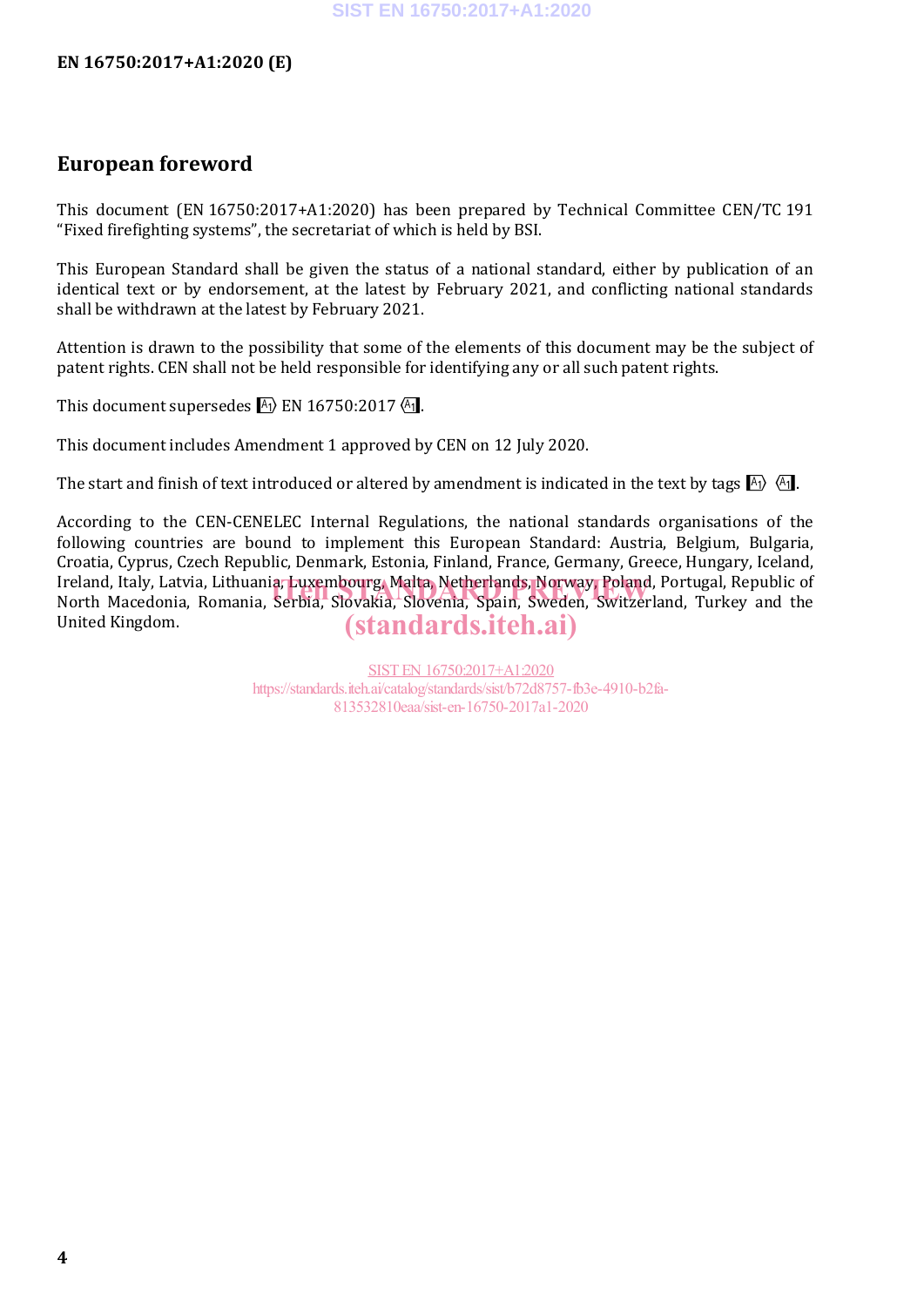### **Introduction**

Oxygen reduction systems are designed to prevent fires from starting or spreading, by means of the introduction of oxygen reduced air. Oxygen reduction systems are not designed to extinguish fires. The design and installation shall be based on detailed knowledge of the protected area, its occupancy and the materials in question. It is important to suit the fire protection measures to the hazard as a whole.

It is important to emphasize that across the European Union there are several regulatory and legislative limitations for access and working in areas with lower oxygen concentration, so it is important to take these limitations into account. Use of this European Standard can vary based on the national legislation in each country of the European Union.

## iTeh STANDARD PREVIEW (standards.iteh.ai)

SIST EN 16750:2017+A1:2020 https://standards.iteh.ai/catalog/standards/sist/b72d8757-fb3e-4910-b2fa-813532810eaa/sist-en-16750-2017a1-2020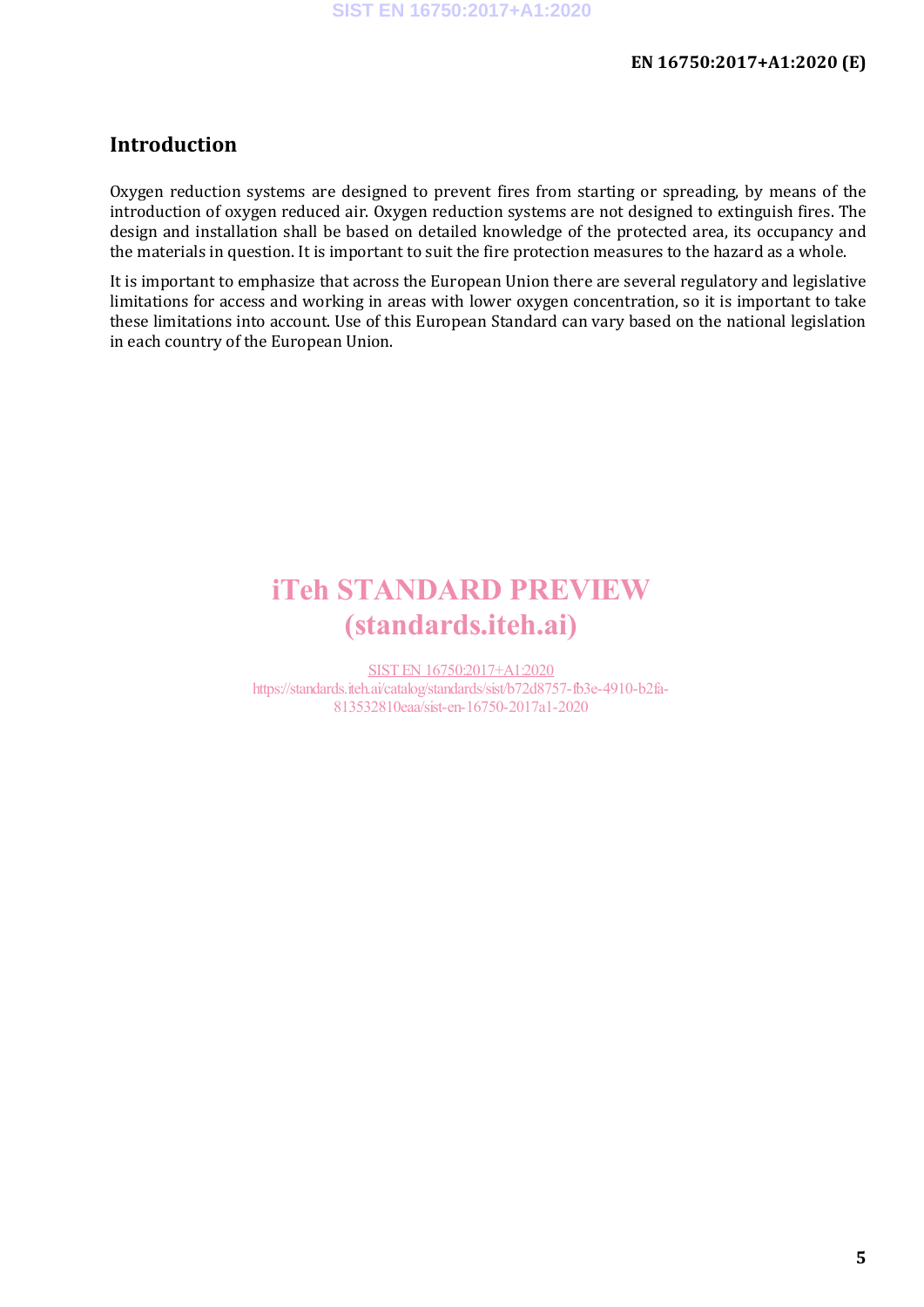#### **1 Scope**

This European standard specifies oxygen reduction systems that are used as fire prevention systems by creating an atmosphere in an area which is having a lower permanent oxygen concentration as in ambient conditions. The level of oxygen reduction is defined by the individual risks of these areas (see Annex A). Oxygen reduction is achieved by technical systems which are providing a flux of air containing a reduced concentration of oxygen.

This European standard specifies minimum requirements and defines the specifications governing the design, installation and maintenance of fixed oxygen reduction systems with oxygen reduced air in buildings and industrial production plants. The standard also applies to the extension and modification of existing systems.

This European standard applies to oxygen reduction systems using nitrogen which are designed for continual oxygen reduction in enclosed spaces.

NOTE Nitrogen is today the most suitable gas to be used for oxygen reduction. For other gases this European standard can be used as basis.

This European standard does not apply to oxygen reduction systems that use water mist or combustion gases.

The European standard does not apply to:

- explosion suppression systems; iTeh STANDARD PREVIEW
- explosion prevention systems;

## (standards.iteh.ai)

- fire extinguishing systems using gaseous extinguishing agents;
- inertization of portable containers, iteh.ai/catalog/standards/sist/b72d8757-fb3e-4910-b2fa-SIST EN 16750:2017+A1:2020 813532810eaa/sist-en-16750-2017a1-2020
- systems in which oxygen levels are reduced for reasons other than fire prevention (e.g. steel processing in the presence of inert gas to avoid the formation of oxide film);
- inerting required during repair work on systems or equipment (e.g. welding) in order to eliminate the risk of fire or explosion.

In addition to the conditions for the actual oxygen reduction system and its individual components this European standard also covers certain structural specifications for the protected area.

The space protected by an oxygen reduction system is a controlled and continuously monitored indoor climate for extended occupation. This standard does not cover unventilated confined spaces that may contain hazardous gases.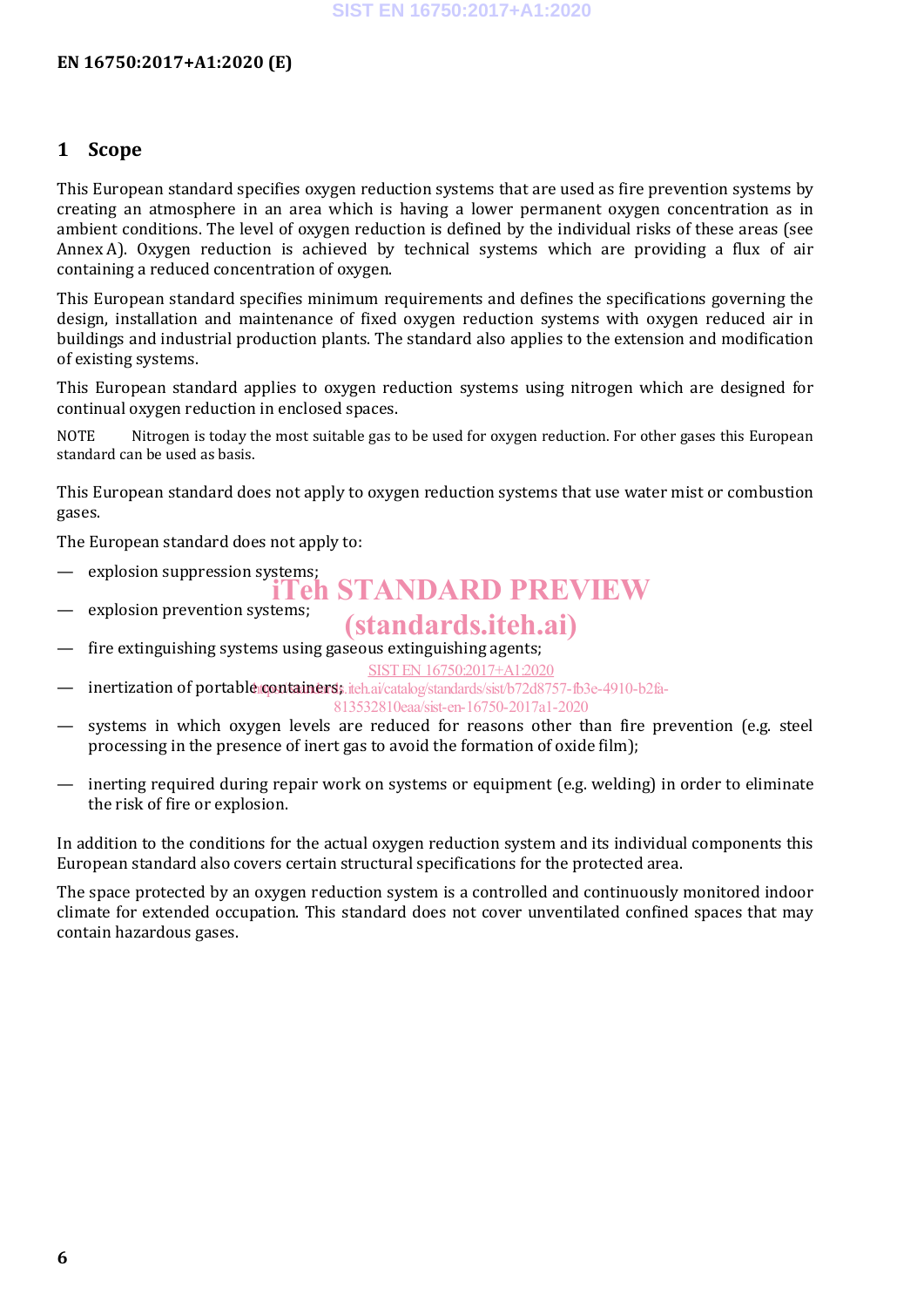### **2 Normative references**

The following documents, in whole or in part, are normatively referenced in this document and are indispensable for its application. For dated references, only the edition cited applies. For undated references, the latest edition of the referenced document (including any amendments) applies.

EN 54 (all parts), *Fire detection and fire alarm systems*

EN 12094-1, *Fixed firefighting systems — Components for gas extinguishing systems — Part 1: Requirements and test methods for electrical automatic control and delay devices*

EN 50104, *Electrical apparatus for the detection and measurement of oxygen — Performance requirements and test methods*

### **3 Terms and definitions**

For the purposes of this document, the following terms and definitions apply.

**3.1 Alarms**

#### **3.1.1**

**external alarm**

alarm to emergency services such as fire brigade or permanently attended location

#### **3.1.2**

**local alarm** (standards.iteh.ai)

acoustic and possibly additional visual alarm in protected areas or their immediate surroundings SIST EN 16750:2017+A1:2020

**3.1.3** https://standards.iteh.ai/catalog/standards/sist/b72d8757-fb3e-4910-b2fa-

**internal alarm** 813532810eaa/sist-en-16750-2017a1-2020

acoustic and visual displays at the detection panel, possibly with additional displays at other signalling equipment

#### **3.1.4**

#### **alarm threshold**

value of a process parameter which, when reached, triggers an alarm and, where necessary, initiates automatic protection measures

#### **3.1.5**

#### **alarm signal**

signal to warn people at risk and/or to summon help from the emergency services and/or to provide information about automatic response measures

#### **3.2**

#### **design concentration**

ingnition threshold including a safety margin

Note 1 to entry: See also Figure 1.

Note 2 to entry: The design concentration represents the maximum oxygen concentration which cannot be exceeded in any time.

#### **3.3**

#### **emergency situation**

deviation from normal operation

EXAMPLE For example a significant deviation from the threshold value (scale of risk).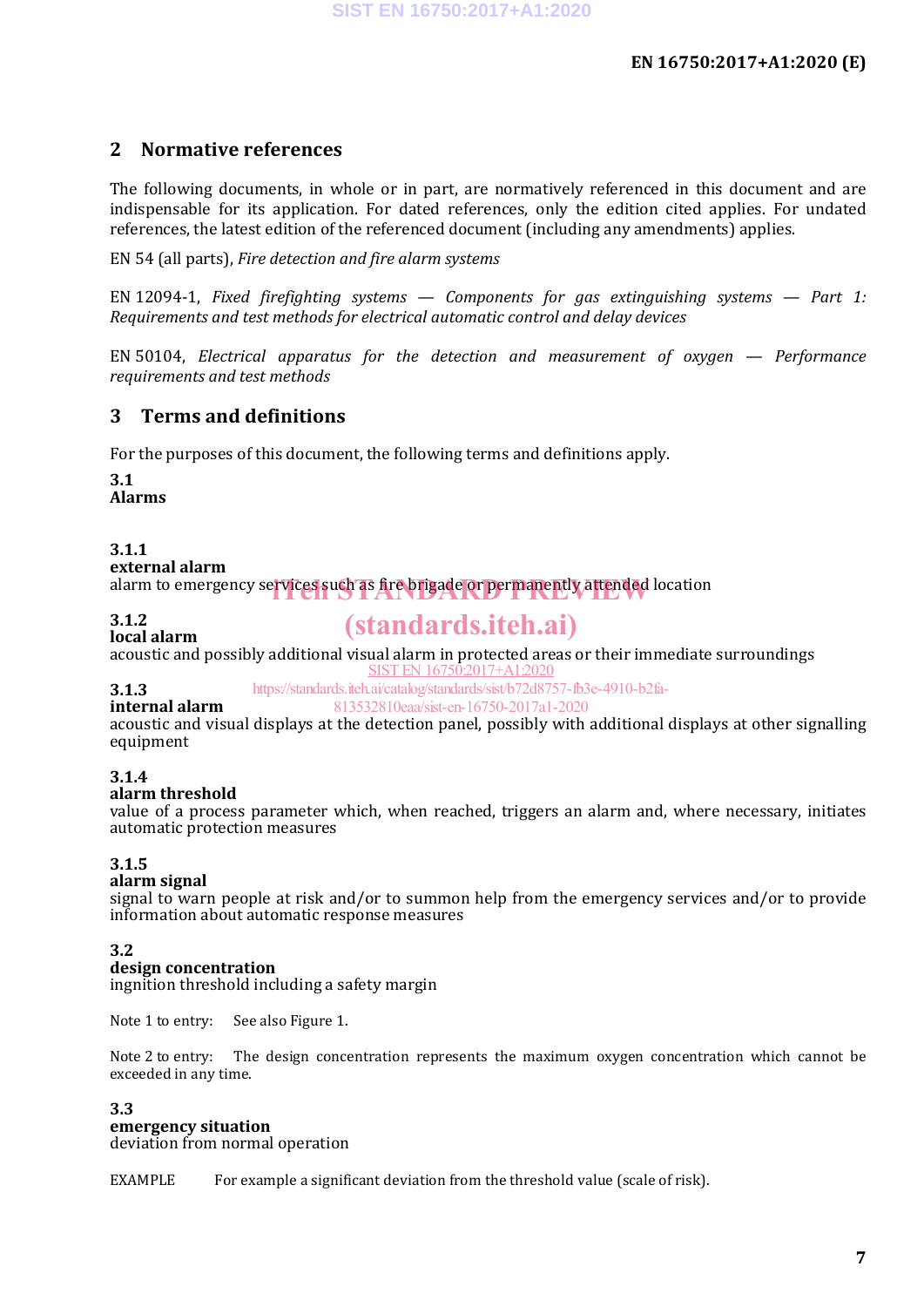#### **3.4**

#### **operating pressure**

pressure of a system under normal operating conditions

#### **3.5**

#### **combustible material**

A material capable of combustion or being ignited

Note 1 to entry: For the purposes of this standard, whether the quantity of a combustible material is to be regarded as significant or not can be determined by means of a risk analysis as part of the fire protection design.

#### **3.6**

#### **ignition threshold**

maximum oxygen concentration in a mixture of a combustible material with air and inert gas, in which there can be no ignition, determined under established test conditions

Note 1 to entry: This is a specific characteristic of combustible material and inert gas (see A.1).

#### **3.7**

#### **detection and alarm installation**

remote detection system for the reliable detection of risk to people and property

Note 1 to entry: It creates alarm reports from automatic or manually input information, issues these and detects any faults. The transmission channels for information and alarms are monitored. Special measures are in place to prevent any malfunction as far as possible, which may be powered electrically or otherwise. Detection and alarm systems cover facilities for the input, transmission (through wires or wirelessly), processing and issuing of alarms, systems cover facilities for the input, transmission (through wires or wirelessly), processing and issui including the necessary power supply. This standard applies to detection and alarm systems which detect and mendumg the necessary power supply. This standard applies to detection and<br>report the scale of the risk at an early stage. **(standards.iteh.ai)** 

#### **3.8**

SIST EN 16750:2017+A1:2020

**measuring zones** https://standards.iteh.ai/catalog/standards/sist/b72d8757-fb3e-4910-b2fa-

<oxygen reduction system> virtual sep<u>aration of the protected volume f</u>or oxygen measuring

#### **3.9**

#### **normal operation**

situation in which the equipment, protection systems and components are able to carry out their designated functions within their design parameters

#### **3.10**

#### **oxygen reduced air**

ambient air with an oxygen concentration lower than natural air

#### **3.11**

#### **oxygen reduced air supply**

nitrogen enriched air stream with an oxygen concentration of less than natural air ready to be introduced into a protected volume

#### **3.12**

#### **oxygen reduction**

reduction of oxygen which increases the nitrogen concentration to prevent the ignition or spread of fire

#### **3.13**

#### **protected volume**

effective volume of the space to be protected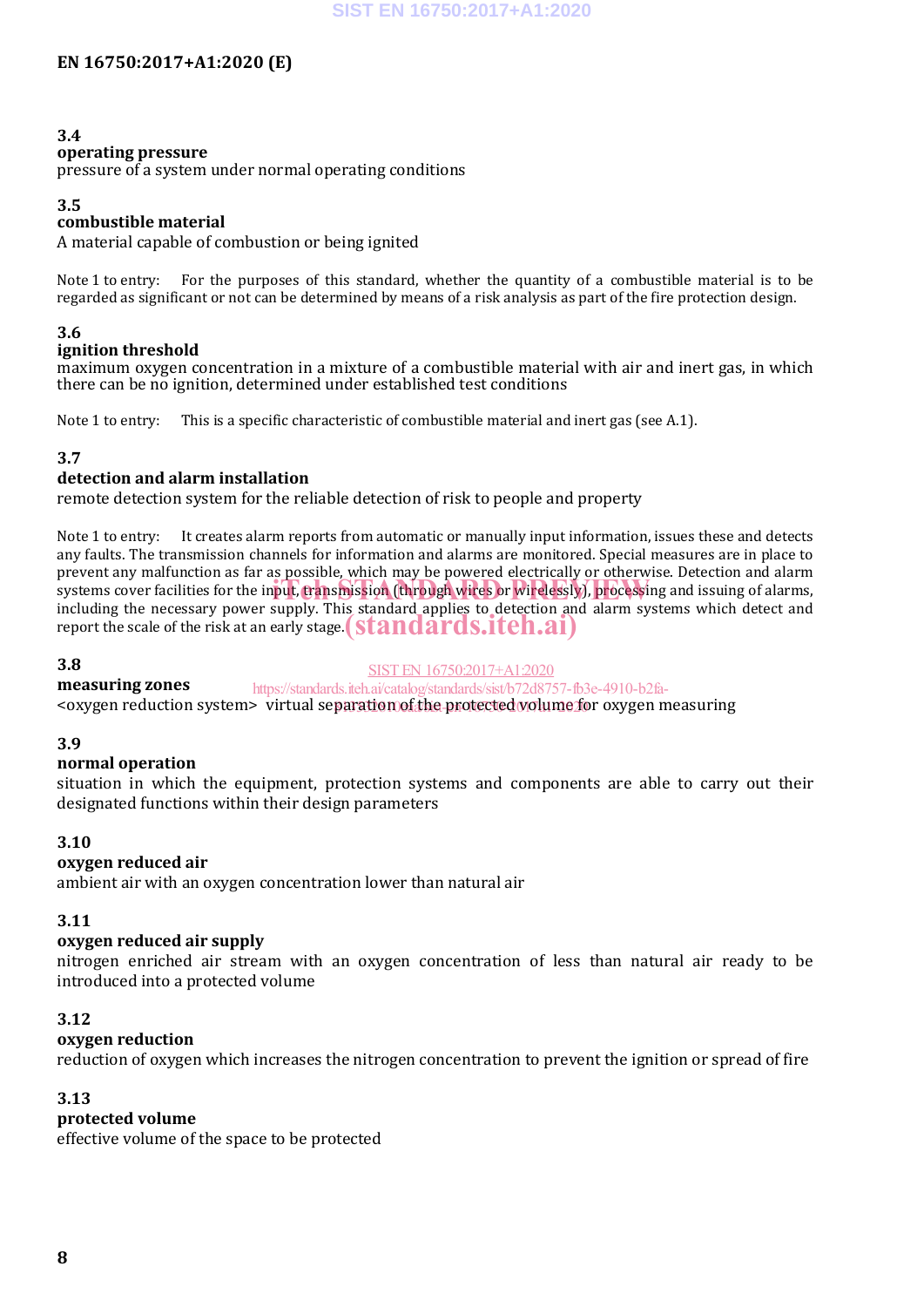#### **3.14**

#### **system**

combination of components whose function and compatibility guarantees the safety of the installation

#### **3.15**

#### **technical areas**

areas where either or the control panel, nitrogen production unit and other relevant system components are placed

#### **3.16**

#### **control panel**

electrical device for monitoring, controlling and alarm of the oxygen reduction system

#### **4 System requirements**

#### **4.1 General**

An oxygen reduction system shall consist basically of:

- a) a supply of oxygen reduced air;
- b) a fixed pipework system with fittings, valves, nozzles, outlets;
- c) oxygen sensors and control panel;
	- iTeh STANDARD PREVIEW
- d) alarms.

o, all the medicipal (**standards.iteh.ai**)<br>Oxygen reduced air is produced by air separation or by injecting inert gas or gas mixture into the protected area.

The oxygen concentration in the protected area shall be monitored by means of measuring equipment. During operation, the supply of nitrogen shall be controlled automatically according to demand. Where we have no necessary as a result of a risk analysis additional means shall be provided to operate the supply manually or an additional supply operated manually or automatically. SIST EN 16750:2017+A1:2020 tration.in.athe.iprofected.orga.shall.be.monitored.by/mear

The oxygen reduction system can be equipped with automatic equipment designed to shut down machinery and to close fire doors and other equipment, with the aim of creating and maintaining the required oxygen concentration.

#### **4.2 Personnel safety**

Oxygen reduced air can be dangerous for personnel.

Adherence to this European Standard does not remove the user's statutory responsibility to comply with the relevant national bodies and laws. In case no national laws exist, further information can be found in Annex B.

Code requirements for unventilated confined spaces do not apply to space protected by oxygen reduction system that control and continuously monitor indoor climate for extended occupation.

Personnel safety measures shall be made for the fact that neighbouring volumes can have a reduced oxygen concentration. These areas may also need to be monitored and/or personnel safety measures may need to be taken.

Technical or organizational measures shall be taken to prevent unauthorized people from entering protected areas with permanently reduced oxygen levels.

The measurement system shall be designed in such a way that a loss of function or a measurement error can in no event lead to the minimum oxygen threshold not being detected.

The spreading of the oxygen-reduced atmosphere to other areas not intended for this (e.g. through wall openings, cable ducts, floor drainages, leaking doors, conveyor belts, etc.) shall be prevented.